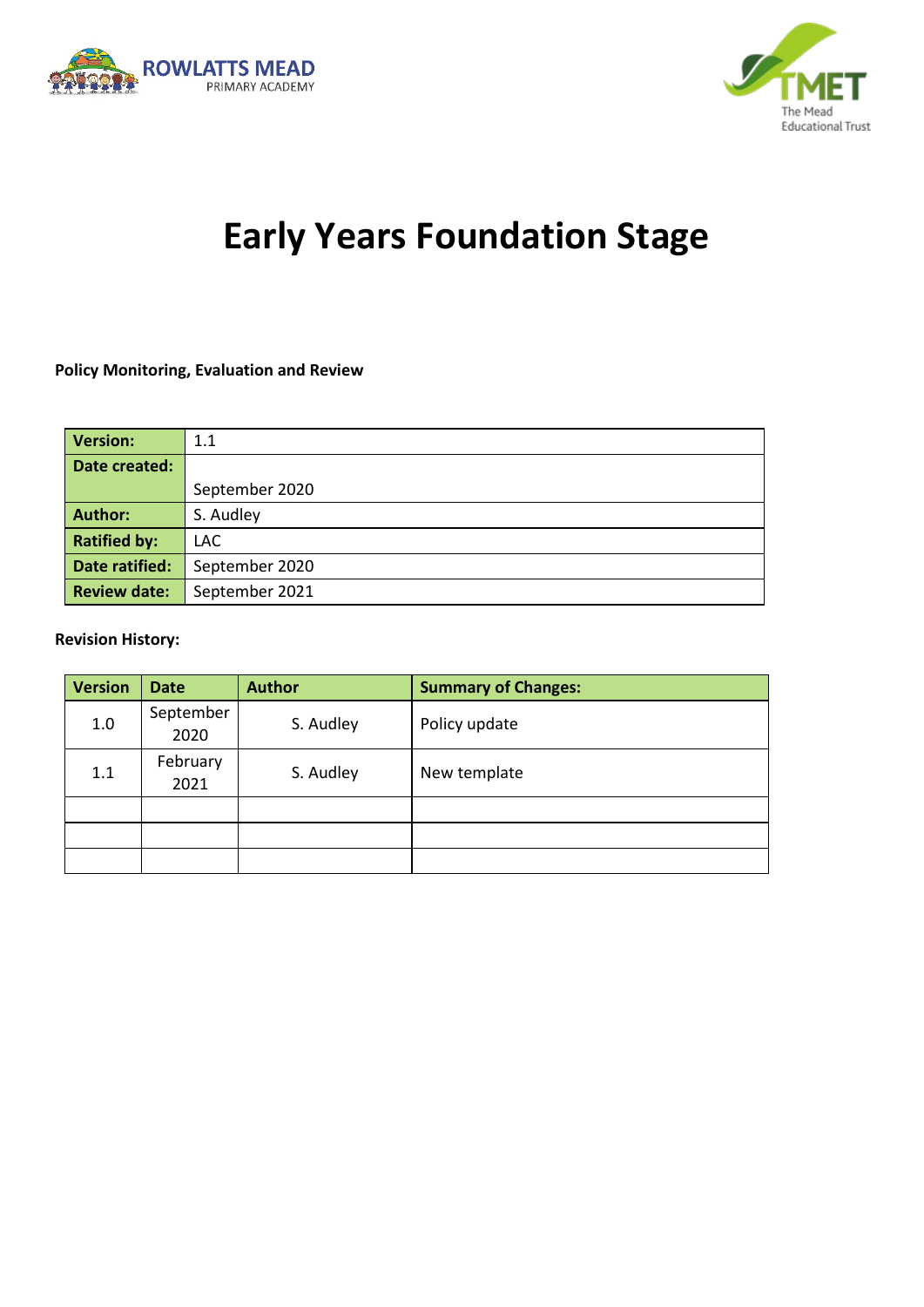*'Every child deserves the best possible start in life and support to fulfil their potential. A child's experience in the early years has a major impact on their future life chances. A secure, safe and happy childhood is important in its own right and it provides the foundation for children to make the most of their abilities and talents as they grow up.'* 

Early Years Foundation Stage Profile - Department for Children, Schools and Families 2012

The Early Years Foundation Stage applies to children from birth to the end of the reception year. At Rowlatts Mead Primary Academy children are admitted to reception in the September following their fourth birthday.

Early childhood is the foundation on which children build the rest of their lives. At Rowlatts Mead Primary Academy we greatly value the importance that the EYFS plays in laying secure foundations for future learning and development.

However, we also believe that early childhood is valid in itself as part of life. It is important to view the EYFS as preparation for life and not simply preparation for the next stage of education.

## **Aims & Objectives**

We aim to support all children to become independent and collaborative learners. We will provide a broad and balanced curriculum that will enable each child to develop personally, socially, emotionally, spiritually, physically, creatively and intellectually to their full potential.

At Rowlatts Mead Primary Academy, we will:

- Provide a happy, safe, stimulating and challenging programme of learning and development for the children to experience as they begin their journey through school.
- Provide a broad, balanced, relevant and creative curriculum that will set in place firm foundations for further learning and development in Key Stage 1 and beyond and enable choice and decision making, fostering independence and self-confidence.
- Use and value what each child can do, assessing their individual needs and helping each child to progress.
- Develop excellent relationships with parents and carers to build a strong partnership in supporting their children.
- Provide a caring and inclusive learning environment which is sensitive to the requirements of the individual child including those who have additional needs.

The early-years education we offer our children is based on the following principles:

- It builds on what our children already know and can do;
- It ensures that no child is excluded or disadvantaged;
- It offers a structure for learning that has a range of starting points, content that matches the needs of young children, and activities that provide opportunities for learning both indoors and outdoors;
- It provides a rich and stimulating environment:
- It acknowledges the importance of a full working partnership with parents and carers.

•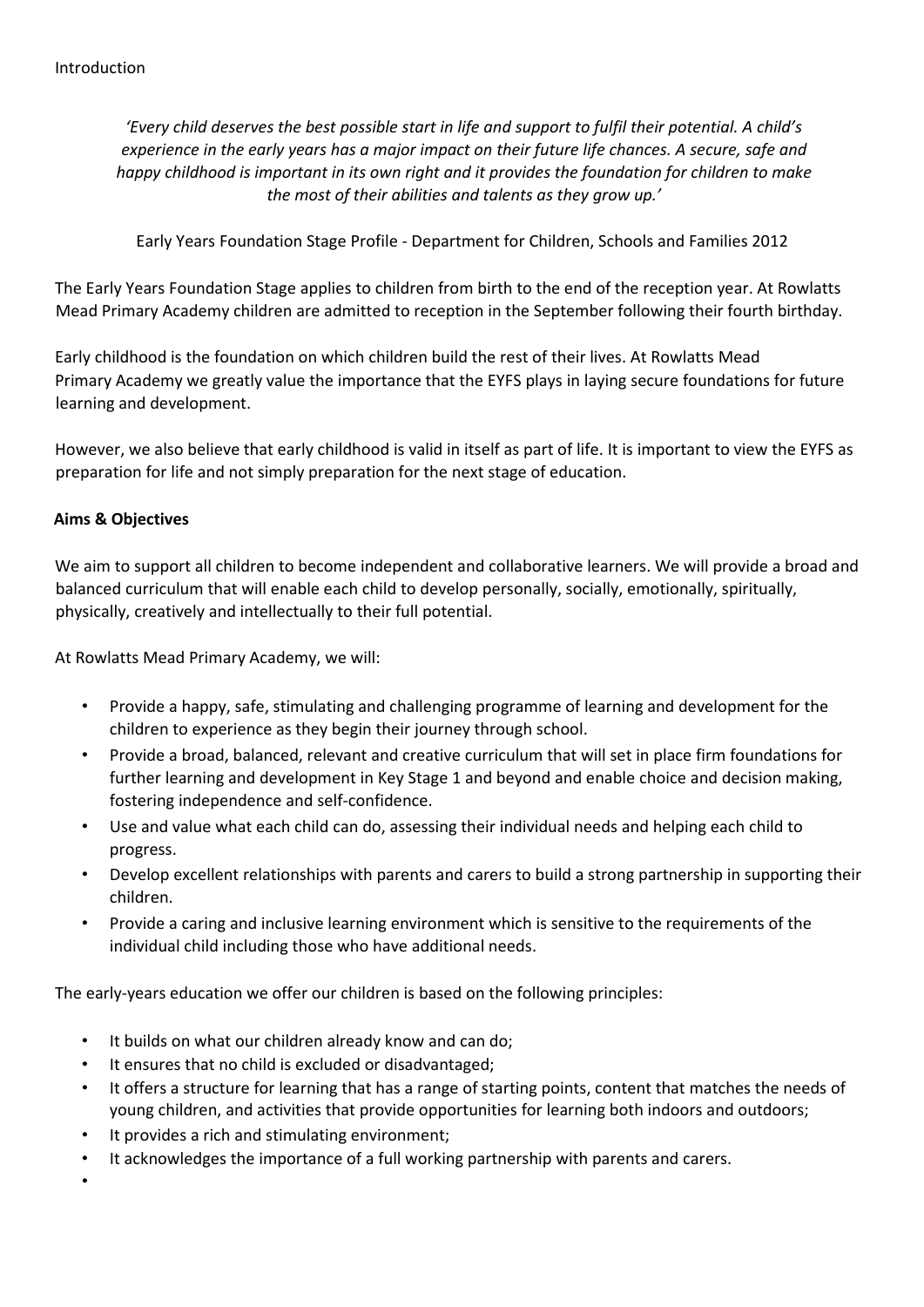## **The Early Years Foundation Stage is based on four themes:**

- A Unique Child
- Positive Relationships
- Enabling Environments
- Learning and Development

# **A Unique Child**

At Rowlatts Mead Primary Academy we recognise that every child is a competent learner who can be resilient, capable, confident and self-assured. We recognise that children develop in individual ways and at varying rates. Children's attitudes and dispositions to learning are influenced by feedback from others; we use praise and encouragement, as well as celebration and rewards, to encourage children to develop a positive attitude to learning.

Inclusion - We value the diversity of individuals within the school and believe that every child matters. All children at Rowlatts Mead Primary School are treated fairly regardless of race, gender, religion or abilities. All families are valued within our school.

We give our children every opportunity to achieve their personal best and planning is adapted to meet the needs of all groups and abilities. We do this by taking account of our children's range of life experiences when we are planning for their learning.

At the Foundation Stage we set realistic and challenging expectations keyed to the needs of our children, so that most achieve the Early Learning Goals by the end of the stage. We do this through:

- Planning opportunities that build upon and extend children's knowledge, experience and interests, and develop their self-esteem and confidence;
- Using a wide range of teaching strategies based on children's learning needs;
- Providing a wide range of opportunities to motivate and support children and to help them learn effectively;
- Offering a safe and supportive learning environment in which the contribution of all children is valued;
- Employing resources which reflect diversity and are free from discrimination and stereotyping;
- Planning challenging activities to meet the needs of both boys and girls, of children with special educational needs, of children who are more able, of children with disabilities, of children from all social and cultural backgrounds, of children from different ethnic groups, and of those from diverse linguistic backgrounds;
- Monitoring children's progress and taking action to provide support as necessary (such as referrals to speech therapy).
- Working closely with parents, carers and other outside agencies to ensure all children's needs are met and we enable them to access the curriculum and make good progress.

# **Positive Relationships**

At Rowlatts Mead Primary Academy we recognise that children learn to be strong, confident and independent from being in secure relationships. We aim to develop caring, respectful, professional relationships with the children and their families.

Parents as Partners - We recognise that parents/carers are children's first and most enduring educators and we value being partners with them in their child's education through:

• Involving parents/ carers in their child's education through our daily parent and child morning task.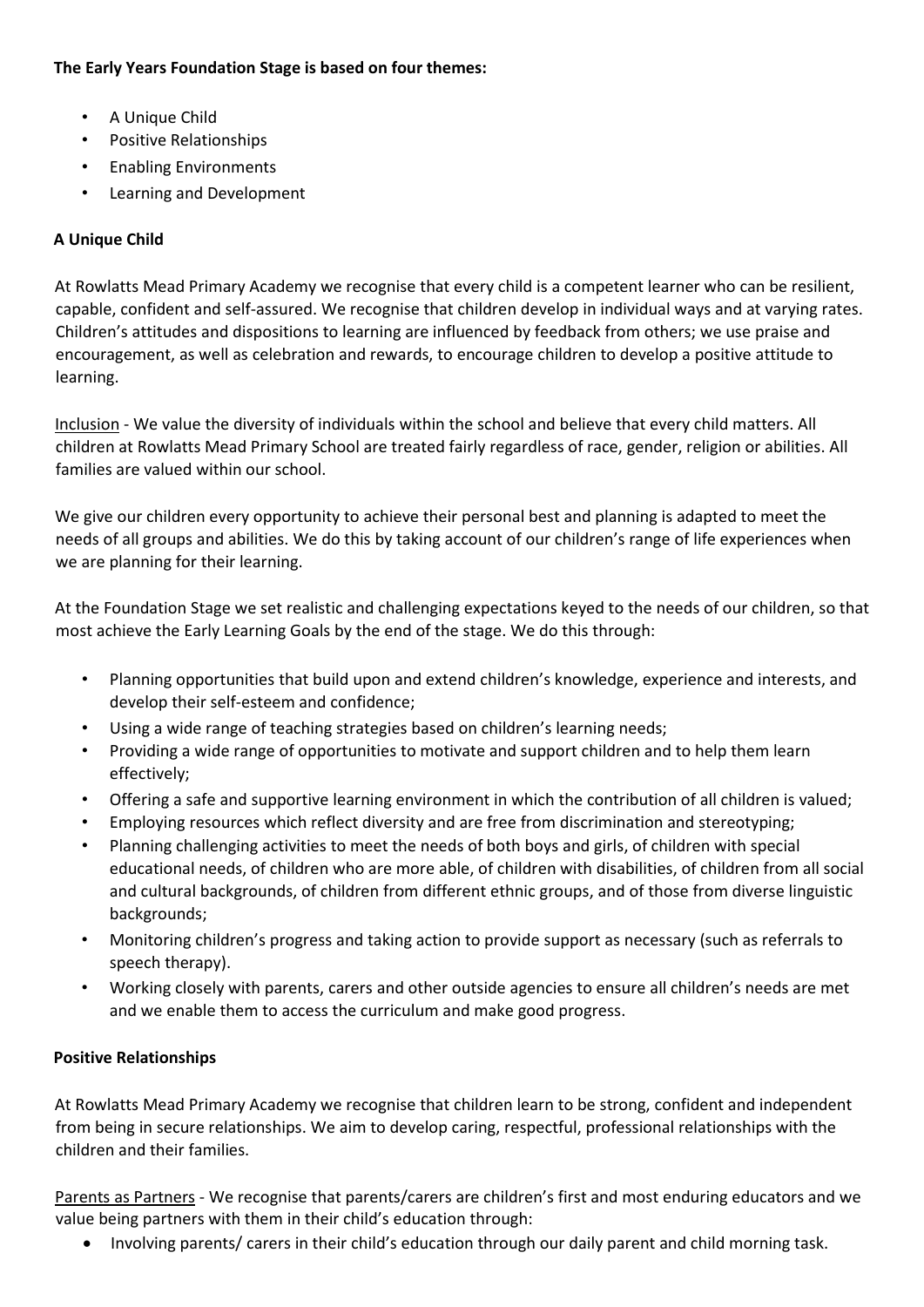- Talking to parents/carers before their child starts school at induction meetings.
- Arranging, where possible, visits by the teacher to all children in their home setting or childcare provision prior to their starting school.
- Providing a handbook of information about commencing Reception and Nursery at Rowlatts Mead Primary Academy.
- Inviting parents/carers and children the opportunity to spend time in Nursery Class for three induction visits before starting school.
- Providing an induction meeting for Reception and Nursery parents/carers to meet with staff to discuss school routines, expectations and to answer any questions parents/carers may have.
- Providing a parent support pack with resources and information of each terms topics and key learning points.
- Operating an open door policy for parents/carers with any queries or concerns. Conversely, if Foundation staff have concerns about the progress of a child, they will immediately approach parents and carers to discuss them.
- Written contact through the school newsletters.
- Inviting parents to attend informal meetings about areas of the curriculum, such as phonics or reading.
- Sharing regularly the children's 'Learning Journey' with parents/carers and valuing the on-going contributions to this from parents/carers.
- Offering two parent/teacher consultation meetings per year at which their child's progress is discussed.
- Sending a written report on their child's attainment and progress at the end of their time in reception and nursery.
- Parents are invited to a range of activities throughout the school year such as assemblies, workshops, Christmas productions and sports day etc.
- Offering opportunities for parents and carers to visit the school on a volunteer basis to assist with the children's learning e.g. hearing readers.
- Using WEDUC as a communication tool with parents and to set homework.

#### **Staffing**

F2 – 1 class teacher and 1 teaching assistant plus specifically appointed staff to support children with additional needs.

F1 – 1 class teacher and 1 teaching assistants with a ratio of 1 member of staff for every 13 children All staff in the Foundation Stage aim to develop good relationships with all children, interacting positively with them and taking time to listen to them.

#### **Enabling Environments**

At Rowlatts Mead Primary Academy we recognise that the environment plays a key role in supporting and extending the children's development, where the children feel confident, secure and challenged. The children have daily access to an indoor and outdoor environment that is set up in discrete areas of learning with planned continuous provision.

Play-based learning is paramount and children have opportunities to direct their own learning with planned opportunities provided by staff.

We plan a learning environment, both indoors and outdoors, that encourages a positive attitude to learning and reflects the individual's interests, passions and abilities. We use materials and equipment that reflect both the community that the children come from and the wider world. We encourage the children to make their own selection of the activities on offer, as we believe that this encourages independent learning. We ensure that resources and spaces are safe to use and checked regularly.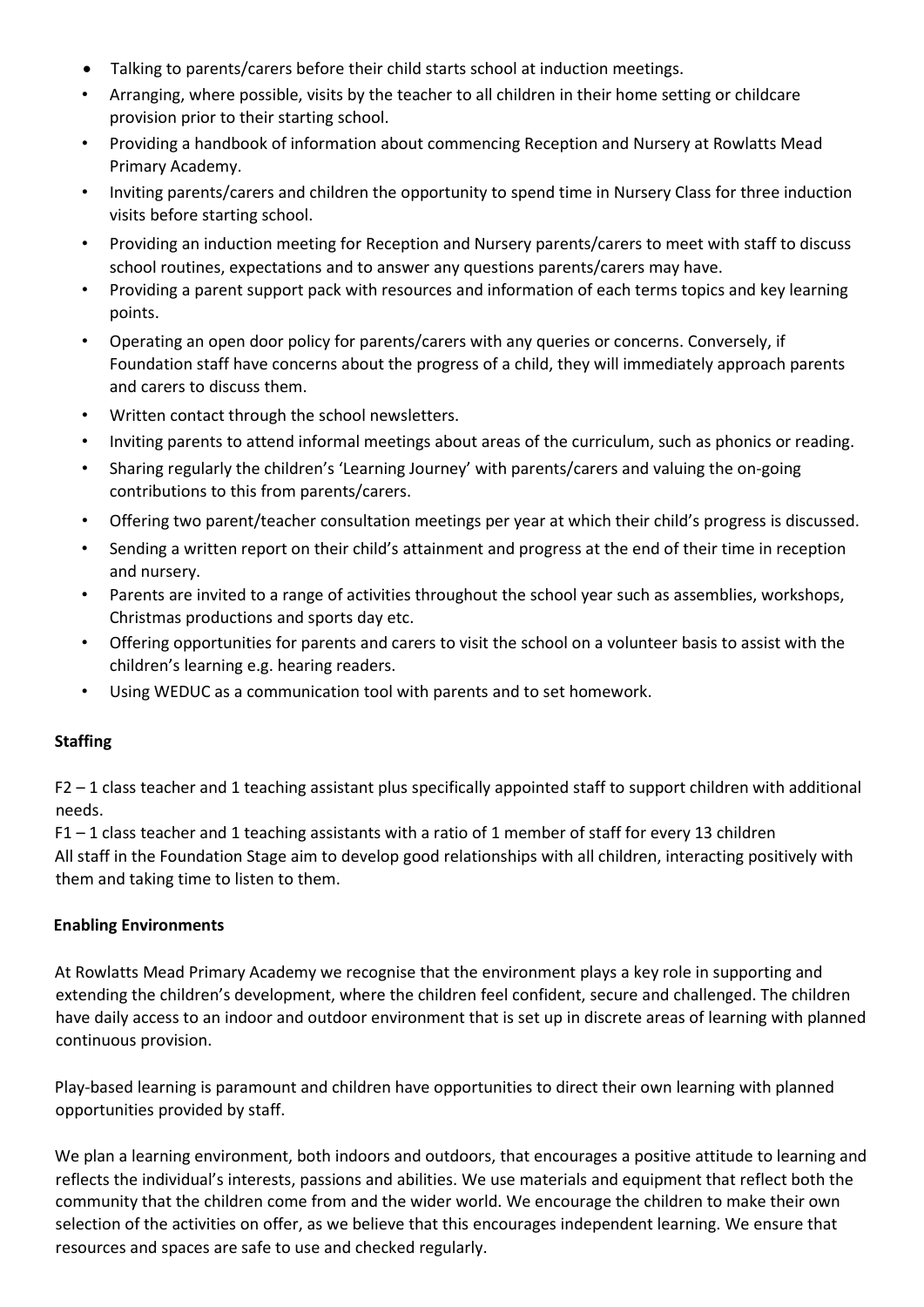### **Learning and Developing**

The EYFS Curriculum – Our curriculum for the Foundation Stage reflects the areas of learning identified in the Early Learning Goals.

There are seven areas of learning and development that must shape educational provision in early years settings. All areas of learning and development are important and inter-connected. None of the areas of learning can be delivered in isolation from the others. Our children's learning experiences enable them to develop competency and skill across a number of learning areas.

They require a balance of adult led and child initiated activities in order for most children to reach the levels required at the end of EYFS. Three areas are particularly crucial for igniting children's curiosity and enthusiasm for learning, and for building their capacity to learn, form relationships and thrive.

The three Prime areas are:

- Personal, Social and Emotional Development
- Communication and Language
- Physical Development

Staff will also support children in four specific areas, through which the three prime areas are strengthened and applied.

Specific Areas:

- Literacy
- **Mathematics**
- Understanding the world
- Expressive arts and design

Children's development levels are assessed and as the year progresses, the balance will shift towards a more equal focus on all areas of learning, as children grow in confidence and ability within the three prime areas.

However, if a child's progress in any of the prime areas gives cause for concern, staff will discuss this with the child's parents/carers and agree how to support the child.

Reception pupils also participate in a daily phonics sessions, following the 'Read Write Inc' programme

#### **Stretch and challenge**

Those children identified as on track to achieve the Exceeding statements at the end of the EYFS are tracked on the Diminishing the Differences document. Parents are included in their progress and achievement through 'Greater Depth' meetings. All children are stretched and challenge through Blooms Taxonomy questions to develop higher order thinking skills. Where a child shows exceptional ability their needs are met through accessing specific programmes e.g Accelerated readers.

#### **Characteristics of Effective Learning**

We ensure that our environment and delivery of the curriculum incorporates the three characteristics of effective teaching and learning: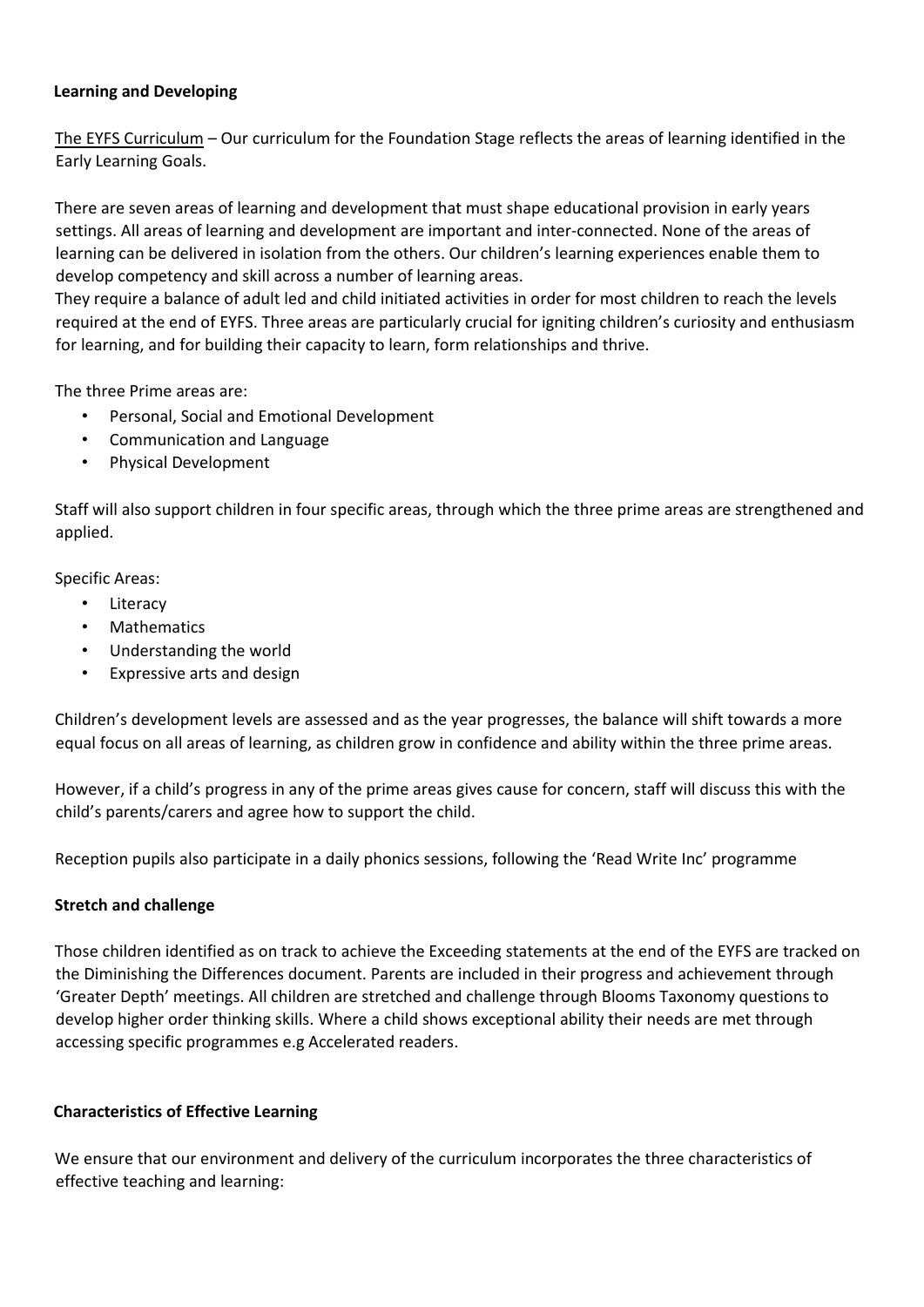• Playing and exploring - children will have opportunities to investigate and experience things, and 'have a go'.

*'Children's play reflects their wide ranging and varied interests and preoccupations. In their play children learn at their highest level. Play with peers is important for children's development.'* Through play, our children explore and develop learning experiences, which help them make sense of the world. They practise and build up ideas, learn how to control themselves and understand the need for rules. They have the opportunity to think creatively alongside other children as well as on their own. They communicate with others as they investigate and solve problems.

• Active learning - children will have time and space to concentrate and keep on trying if they encounter difficulties, and enjoy their achievements.

*'Children learn best through physical and mental challenges. Active learning involves other people, objects, ideas and events that engage and involve children for sustained periods.'* 

Active learning occurs when children are motivated and interested. Children need some independence and control over their learning. As children develop their confidence, they learn to make decisions. It provides children with a sense of satisfaction as they take ownership of their learning.

• Creating and thinking critically - we encourage and support children to have and develop their own ideas, make links between ideas, and develop strategies for doing things. *"When children have opportunities to play with ideas in different situations and with a variety of resources, they discover connections and come to new and better understandings and ways of doing things. Adult support in this process enhances their ability to think critically and ask questions."* 

Children should be given the opportunity to be creative through all areas of learning. Adults can support children's thinking and help them make connections by showing interest, offering encouragement, clarifying ideas and asking open ended questions. Children can access resources and move around the classroom freely and purposefully to extend their learning.

Planning - The Early Learning Goals provide the basis for planning throughout the Foundation Stage. Teachers use the national schemes of work, where appropriate, to support their planning for individual children. The planning objectives within the Foundation Stage are from the Development Matters Statements from the Early Years Foundation Stage document. The planning is based upon themes with discrete phonics, maths and reading directed teaching.

Observations - Foundation Stage staff use observations as the basis for planning. Staff are skilled at observing children to identify their achievements, interests and next steps for learning. These observations then lead the direction of the planning. Relevant and significant observations are recorded on Tapestry.

Assessment - During the first term in Reception, the teacher assesses the ability of each child using a Reception Baseline Assessment. These assessments allow us to identify patterns of attainment within the cohort, in order to adjust the teaching programme for individual children and groups of children.

Progress data is collected at four points in the school year. Baseline, Autumn, Spring and Summer. Progress is recorded on Target Tracker.

'Target Tracker' is used to track children's progress and is updated at the end of each term. This provides a summary sheet for each child which feeds into the whole-school assessment and tracking process.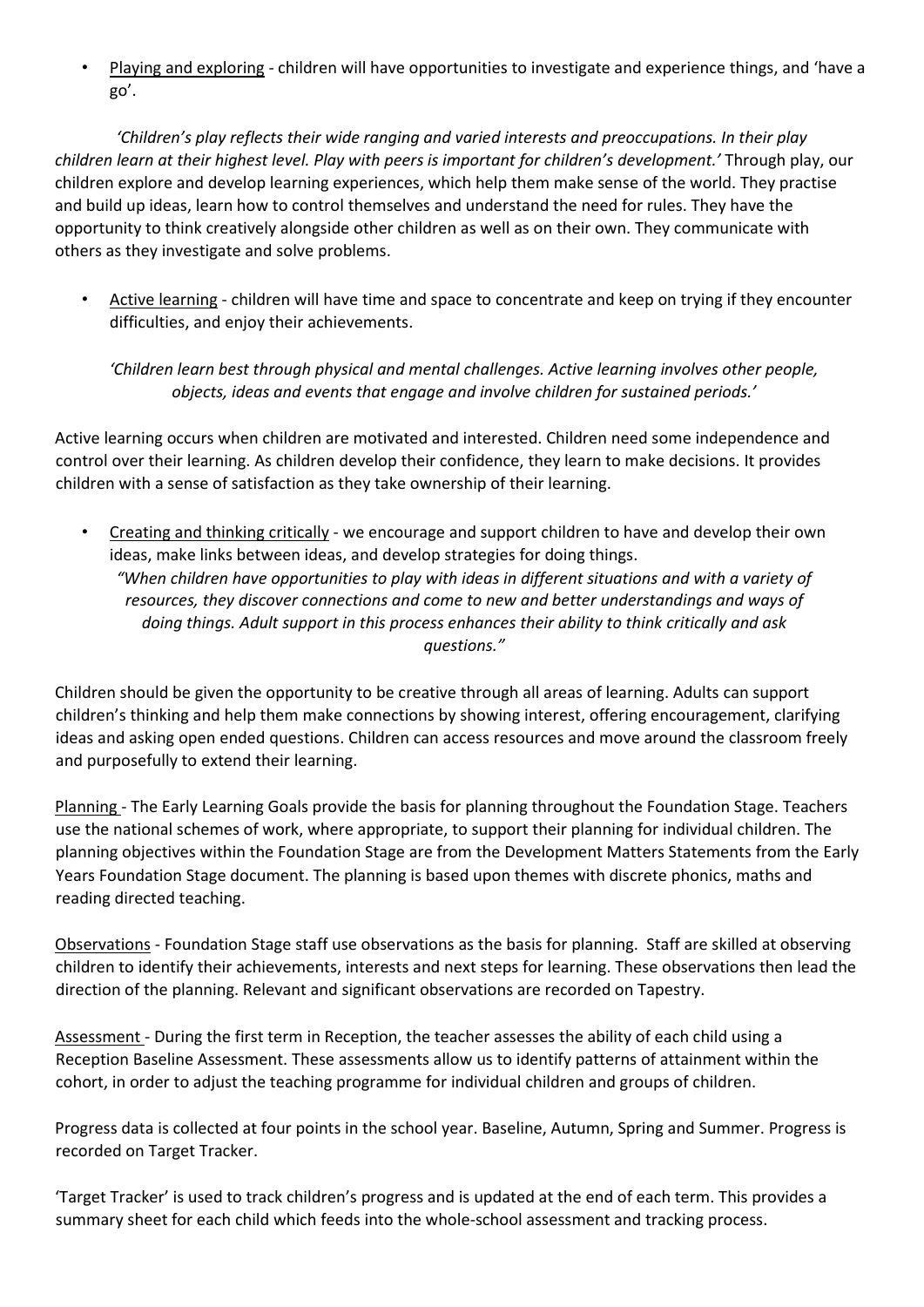The Foundation Stage Profile is the nationally employed assessment tool that enables teachers to record their observations at the end of the Foundation Stage, and to summarise their pupils' progress towards the Early Learning Goals. It covers each of the seven areas of learning contained in the curriculum guidance for the Foundation Stage.

We record each child's level of development against the 17 early Learning goals as Emerging, Expected or Exceeding. We make regular assessments of children's learning, and we use this information to ensure that future planning reflects identified needs.

Assessment in the Foundation Stage takes the form of both formal and informal observations, photographic evidence and through planned activities. Assessment is completed regularly and involves both the teacher and other adults, as appropriate. The collection of assessment data in the Foundation Stage Profile is a statutory requirement.

The teacher keeps progress records and learning journals and records examples of each child's work. These progress books contain a wide range of evidence that we share with parents at each parental consultation meeting.

At the end of the final term in Reception we send a summary of these assessments to the LA for analysis. The child's next teacher uses this information to make plans for the year ahead. We share this information too at parental consultation meetings and in the end-of-year report.

Parents receive an annual written report that offers brief comments on each child's progress in each area of learning. It highlights the child's strengths and development needs, and gives details of the child's general progress.

The Learning Environment -The Foundation Stage classroom is organised to allow children to explore and learn securely and safely. There are specific areas where the children can be active, be quiet, creative etc.

Children have access to both inside and outside area across the day; this has a positive effect on the children's development. The Foundation Stage has its own outdoor classroom area as well as its own playground, complete with trim trail. Being outdoors offers opportunities for doing things in different ways and in different scales than when indoors. The children can explore, use their senses and be physically active and exuberant. All areas of the curriculum can be explored outside.

# **Teaching & Learning Styles**

The features of effective teaching and learning in our school are defined in our policy on teaching and learning. They apply to teaching and learning in the Foundation Stage just as much as they do to the teaching and learning in Key Stage 1 or 2.

The more general features of good practice in our school that relate to the Foundation Stage are:

- the partnership between teachers and parents, carers and other settings that helps our children to feel secure at school, and to develop a sense of well-being and achievement;
- the understanding that teachers have of how children develop and learn, and how this must be reflected in their teaching;
- the range of approaches that provide first-hand experiences, give clear explanations, make appropriate interventions, and extend and develop the children's play, talk or other means of communication;
- the carefully planned curriculum that helps children achieve the Early Learning Goals by the end of the Foundation Stage;
- the provision for children to take part in activities that build on and extend their interests, and develop their intellectual, physical, social and emotional abilities;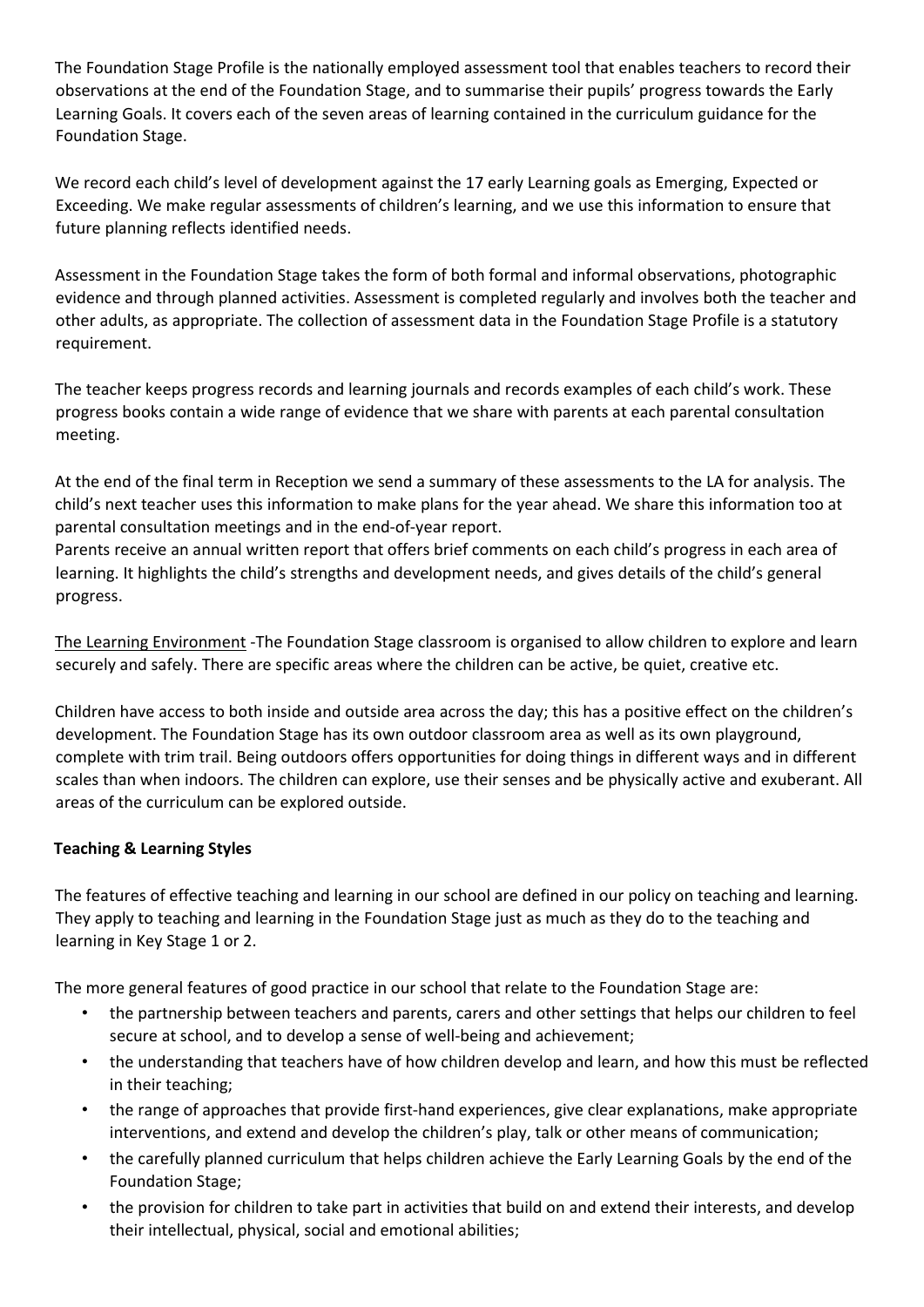- the encouragement for children to communicate and talk about their learning, and to develop independence and self-management;
- the support for learning, with appropriate and accessible space, facilities and equipment, both indoors and outdoors;
- the identification, through observations, of children's progress and future learning needs, which are regularly shared with parents;
- the good relationships between our school and the other educational settings in which the children have been learning before joining our school;
- the clear aims of our work, and the regular monitoring of our work to evaluate and improve it;
- the regular identification of training needs for all adults working at the Foundation Stage.

# **Transition**

Starting school can be a difficult time for young children; we therefore plan this time carefully to support children with the transition and to ensure it is as smooth as possible for each child and that they settle in to their new class quickly and happily.

Starting Reception and Nursery – Parents of all children starting in the next academic year will be invited to an Induction meeting in the Summer term to meet their child's new teachers and other key staff and learn more about the Reception curriculum. This is an opportunity for staff to

- Explain about uniform, PE kit and school dinners/ free school meals
	- Explain about holidays and absences
	- Purchase uniform and book bag if requested
	- Explain the arrangements for the gradual induction in to reception and nursery

Starting in Key Stage 1 (Year 1) - Throughout the Reception year, each child's involvement in whole school life will have been built upon; many of the teaching and support staff will already be familiar people to them. They will have taken part in Key Stage and whole school assemblies as well as sharing playtimes with the Key Stage 1 children.

Children have the opportunity to meet their new class teacher and spend transition mornings in their new class during the summer term.

# **Safeguarding & Welfare**

*'Children learn best when they are healthy, safe and secure, when their individual needs are met, and when they have positive relationships with the adults caring for them.' (Statutory Framework for EYFS 2014)* 

At Rowlatts Mead Primary Academy, we understand that we are legally required to comply with welfare requirements as stated in the Statutory Framework for Early Years Foundation Stage 2014.

- To provide a setting that is welcoming, safe and stimulating where children can grow in confidence;  $\mathbb D$ Promote good health;
- Manage behaviour effectively in a manner appropriate for the children's stage of development and individual needs
- To ensure that all adults who look after the children, or who have unsupervised access to them, are suitable to do so;
- Ensure that the setting, furniture and equipment is safe and suitable for the purpose it was intended for;